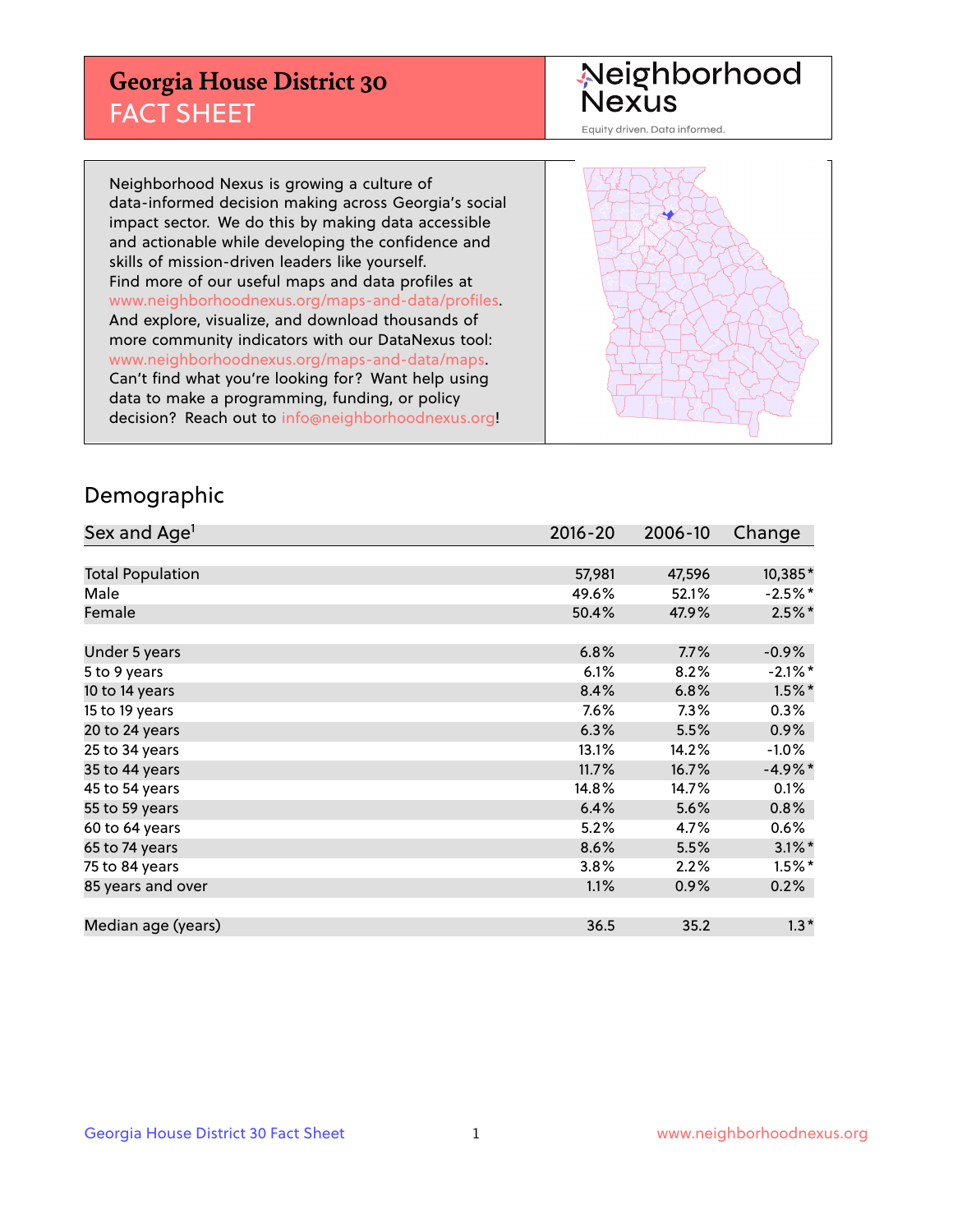## Demographic, continued...

| Race <sup>2</sup>                                            | $2016 - 20$ | 2006-10 | Change     |
|--------------------------------------------------------------|-------------|---------|------------|
| <b>Total population</b>                                      | 57,981      | 47,596  | 10,385*    |
| One race                                                     | 94.9%       | 98.1%   | $-3.1\%$ * |
| White                                                        | 80.1%       | 83.3%   | $-3.2\%$ * |
| <b>Black or African American</b>                             | 7.7%        | 8.2%    | $-0.5%$    |
| American Indian and Alaska Native                            | 0.1%        | 0.4%    | $-0.2%$    |
| Asian                                                        | 2.0%        | 1.8%    | 0.2%       |
| Native Hawaiian and Other Pacific Islander                   | 0.0%        | 0.0%    | $-0.0%$    |
| Some other race                                              | 4.9%        | 4.3%    | 0.6%       |
| Two or more races                                            | 5.1%        | 1.9%    | $3.1\%$ *  |
| Race alone or in combination with other race(s) <sup>3</sup> | $2016 - 20$ | 2006-10 | Change     |
| Total population                                             | 57,981      | 47,596  | 10,385*    |
| White                                                        | 85.1%       | 85.0%   | 0.1%       |
| <b>Black or African American</b>                             | 8.5%        | 8.9%    | $-0.4%$    |
| American Indian and Alaska Native                            | 1.1%        | 0.7%    | 0.3%       |
| Asian                                                        | 2.5%        | 2.4%    | 0.1%       |
| Native Hawaiian and Other Pacific Islander                   | 0.0%        | 0.0%    | 0.0%       |
| Some other race                                              | 8.0%        | 5.0%    | $3.0\%$ *  |
| Hispanic or Latino and Race <sup>4</sup>                     | $2016 - 20$ | 2006-10 | Change     |
| <b>Total population</b>                                      | 57,981      | 47,596  | 10,385*    |
| Hispanic or Latino (of any race)                             | 18.6%       | 15.4%   | $3.2\%$ *  |
| Not Hispanic or Latino                                       | 81.4%       | 84.6%   | $-3.2\%$ * |
| White alone                                                  | 69.0%       | 73.4%   | $-4.4\%$ * |
| <b>Black or African American alone</b>                       | 7.6%        | 8.1%    | $-0.5%$    |
| American Indian and Alaska Native alone                      | 0.1%        | 0.3%    | $-0.2%$    |
| Asian alone                                                  | 2.0%        | 1.8%    | 0.2%       |
| Native Hawaiian and Other Pacific Islander alone             | $0.0\%$     | 0.0%    | $-0.0%$    |
| Some other race alone                                        | 0.1%        | 0.0%    | 0.0%       |
| Two or more races                                            | 2.6%        | 0.9%    | $1.7\%$ *  |
| U.S. Citizenship Status <sup>5</sup>                         | $2016 - 20$ | 2006-10 | Change     |
| Foreign-born population                                      | 7,037       | 5,121   | 1,916*     |
| Naturalized U.S. citizen                                     | 38.7%       | 31.3%   | $7.4\%$ *  |
| Not a U.S. citizen                                           | 61.3%       | 68.7%   | $-7.4%$    |
|                                                              |             |         |            |
| Citizen, Voting Age Population <sup>6</sup>                  | $2016 - 20$ | 2006-10 | Change     |
| Citizen, 18 and over population                              | 38,806      | 31,329  | 7,478 *    |
| Male                                                         | 50.1%       | 52.4%   | $-2.3\%$ * |
| Female                                                       | 49.9%       | 47.6%   | 2.3%       |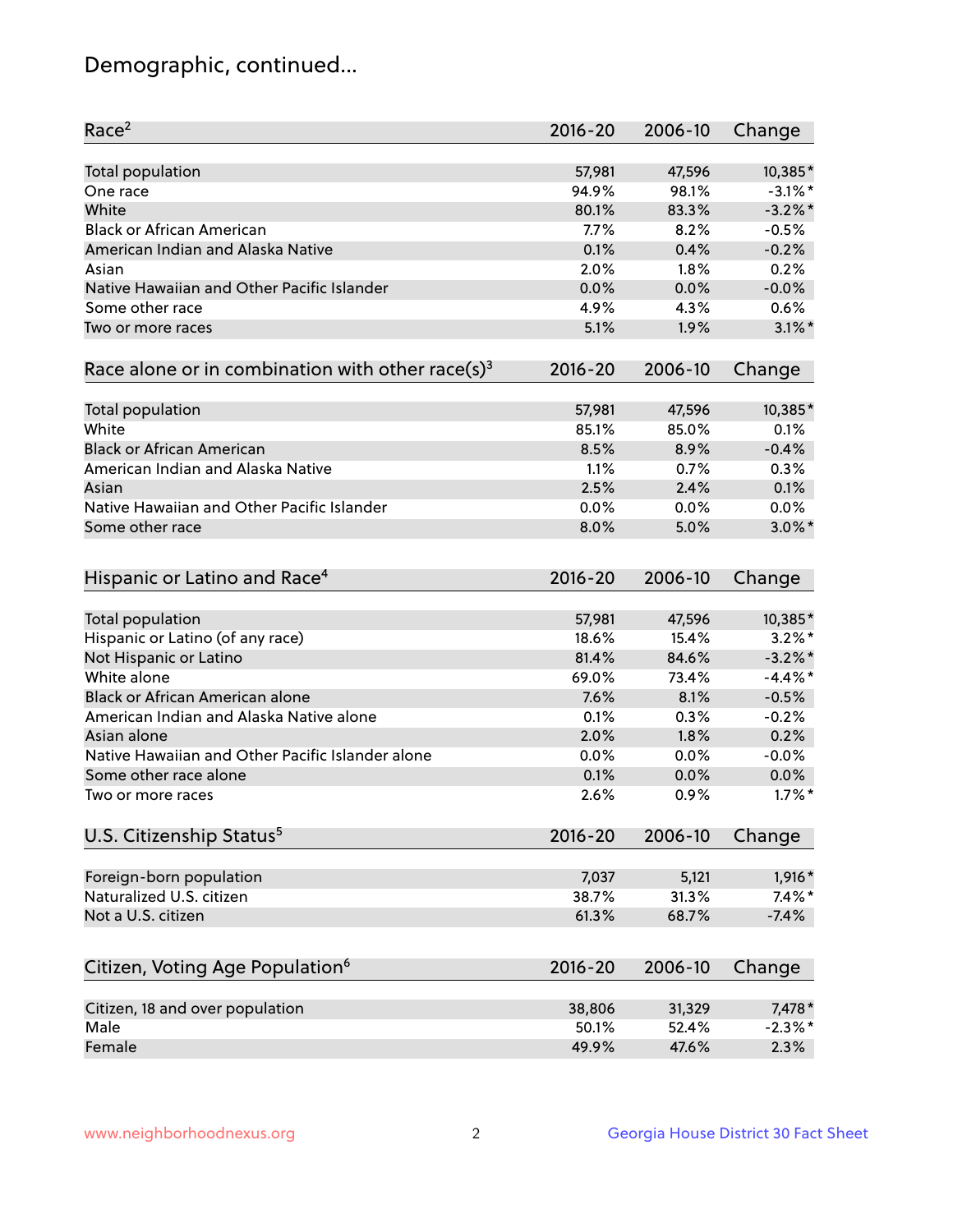#### Economic

| Income <sup>7</sup>                                 | $2016 - 20$ | 2006-10 | Change     |
|-----------------------------------------------------|-------------|---------|------------|
|                                                     |             |         |            |
| All households                                      | 18,065      | 15,435  | $2,630*$   |
| Less than \$10,000                                  | 2.6%        | 3.8%    | $-1.2%$    |
| \$10,000 to \$14,999                                | 1.7%        | 3.1%    | $-1.4%$    |
| \$15,000 to \$24,999                                | 5.1%        | 7.3%    | $-2.2%$    |
| \$25,000 to \$34,999                                | 6.5%        | 11.1%   | $-4.7%$ *  |
| \$35,000 to \$49,999                                | 11.4%       | 12.7%   | $-1.3%$    |
| \$50,000 to \$74,999                                | 16.8%       | 21.8%   | $-5.1\%$ * |
| \$75,000 to \$99,999                                | 16.2%       | 15.5%   | 0.8%       |
| \$100,000 to \$149,999                              | 22.3%       | 15.8%   | $6.5%$ *   |
| \$150,000 to \$199,999                              | 8.6%        | 5.5%    | $3.2\%$ *  |
| \$200,000 or more                                   | 8.8%        | 3.5%    | $5.3\%$ *  |
| Median household income (dollars)                   | 84,095      | 63,996  | 20,100*    |
| Mean household income (dollars)                     | 106,009     | 78,372  | 27,637*    |
| With earnings                                       | 84.0%       | 87.0%   | $-3.0\%$ * |
| Mean earnings (dollars)                             | 99,742      | 76,798  | 22,944*    |
| <b>With Social Security</b>                         | 28.5%       | 20.5%   | $8.0\%$ *  |
| Mean Social Security income (dollars)               | 23,247      | 17,212  | $6,035*$   |
| With retirement income                              | 23.2%       | 16.0%   | $7.2\%$ *  |
| Mean retirement income (dollars)                    | 29,124      | 22,016  | 7,109*     |
| With Supplemental Security Income                   | 3.6%        | 1.9%    | $1.7\%$ *  |
| Mean Supplemental Security Income (dollars)         | 10,859      | 7,187   | 3,671      |
| With cash public assistance income                  | 1.9%        | 1.0%    | 0.9%       |
| Mean cash public assistance income (dollars)        | 1,690       | 2,184   | $-494$     |
| With Food Stamp/SNAP benefits in the past 12 months | 5.1%        | 5.9%    | $-0.8%$    |
|                                                     |             |         |            |
| Families                                            | 14,741      | 12,310  | $2,431*$   |
| Less than \$10,000                                  | 1.7%        | 2.5%    | $-0.8%$    |
| \$10,000 to \$14,999                                | 1.4%        | 2.1%    | $-0.8%$    |
| \$15,000 to \$24,999                                | 3.4%        | 5.2%    | $-1.8%$    |
| \$25,000 to \$34,999                                | 5.4%        | 10.9%   | $-5.5%$ *  |
| \$35,000 to \$49,999                                | 10.3%       | 12.1%   | $-1.8%$    |
| \$50,000 to \$74,999                                | 17.5%       | 23.5%   | $-6.0\%$ * |
| \$75,000 to \$99,999                                | 15.3%       | 15.8%   | $-0.5%$    |
| \$100,000 to \$149,999                              | 24.9%       | 17.3%   | $7.5\%$ *  |
| \$150,000 to \$199,999                              | 9.9%        | 6.5%    | $3.4\%$ *  |
| \$200,000 or more                                   | 10.4%       | 4.1%    | $6.2\%$ *  |
| Median family income (dollars)                      | 91,937      | 68,522  | 23,415*    |
| Mean family income (dollars)                        | 115,848     | 85,065  | 30,783*    |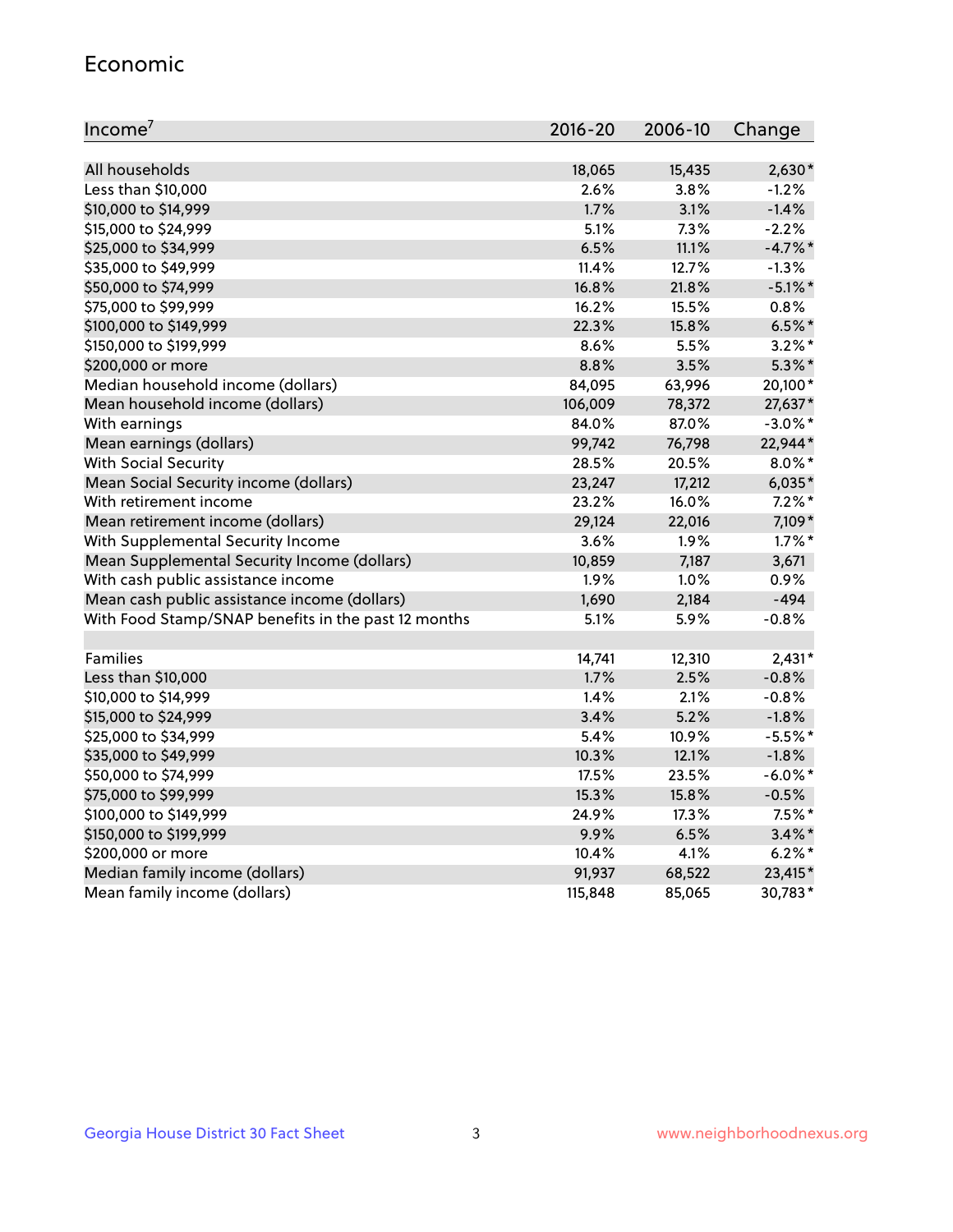## Economic, continued...

| Income, continued <sup>8</sup>                                        | $2016 - 20$ | 2006-10 | Change   |
|-----------------------------------------------------------------------|-------------|---------|----------|
|                                                                       |             |         |          |
| Nonfamily households                                                  | 3,324       | 3,125   | 199      |
| Median nonfamily income (dollars)                                     | 46,281      | 36,259  | 10,022*  |
| Mean nonfamily income (dollars)                                       | 55,583      | 46,467  | $9,116*$ |
| Median earnings for workers (dollars)                                 | 37,687      | 32,901  | 4,786*   |
| Median earnings for male full-time, year-round workers                | 51,685      | 48,238  | $3,447*$ |
| (dollars)<br>Median earnings for female full-time, year-round workers | 42,716      | 36,597  | $6,119*$ |
| (dollars)                                                             |             |         |          |
| Per capita income (dollars)                                           | 34,533      | 26,309  | 8,225*   |
|                                                                       |             |         |          |
| Families and People Below Poverty Level <sup>9</sup>                  | $2016 - 20$ | 2006-10 | Change   |
|                                                                       |             |         |          |
| <b>All families</b>                                                   | 6.7%        | 7.6%    | $-0.8%$  |
| With related children under 18 years                                  | 10.6%       | 11.6%   | $-1.0%$  |
| With related children under 5 years only                              | 8.8%        | 10.2%   | $-1.3%$  |
| Married couple families                                               | 3.9%        | 5.8%    | $-2.0%$  |
| With related children under 18 years                                  | 5.7%        | 8.6%    | $-2.9%$  |
| With related children under 5 years only                              | 7.9%        | 6.7%    | 1.2%     |
| Families with female householder, no husband present                  | 26.8%       | 16.8%   | 10.0%    |
| With related children under 18 years                                  | 34.4%       | 24.6%   | 9.8%     |
| With related children under 5 years only                              | 21.7%       | 27.2%   | $-5.5%$  |
|                                                                       | 9.2%        | 10.5%   | $-1.3%$  |
| All people                                                            |             |         | 0.0%     |
| Under 18 years                                                        | 14.4%       | 14.4%   |          |
| Related children under 18 years                                       | 14.3%       | 14.2%   | 0.1%     |
| Related children under 5 years                                        | 15.2%       | 16.7%   | $-1.4%$  |
| Related children 5 to 17 years                                        | 14.0%       | 13.3%   | 0.7%     |
| 18 years and over                                                     | 7.3%        | 8.9%    | $-1.6%$  |
| 18 to 64 years                                                        | 7.8%        | 8.3%    | $-0.5%$  |
| 65 years and over                                                     | 5.0%        | 12.7%   | $-7.7%$  |
| People in families                                                    | 8.1%        | 8.8%    | $-0.7%$  |
| Unrelated individuals 15 years and over                               | 19.2%       | 24.0%   | $-4.8%$  |
| Non-Hispanic white people                                             | 5.9%        | 7.9%    | $-1.9%$  |
|                                                                       |             |         |          |
| Black or African-American people                                      | 5.5%        | 7.0%    | $-1.5%$  |
| Asian people                                                          | 3.8%        | 21.3%   | $-17.5%$ |
| Hispanic or Latino people                                             | 21.4%       | 22.7%   | $-1.3%$  |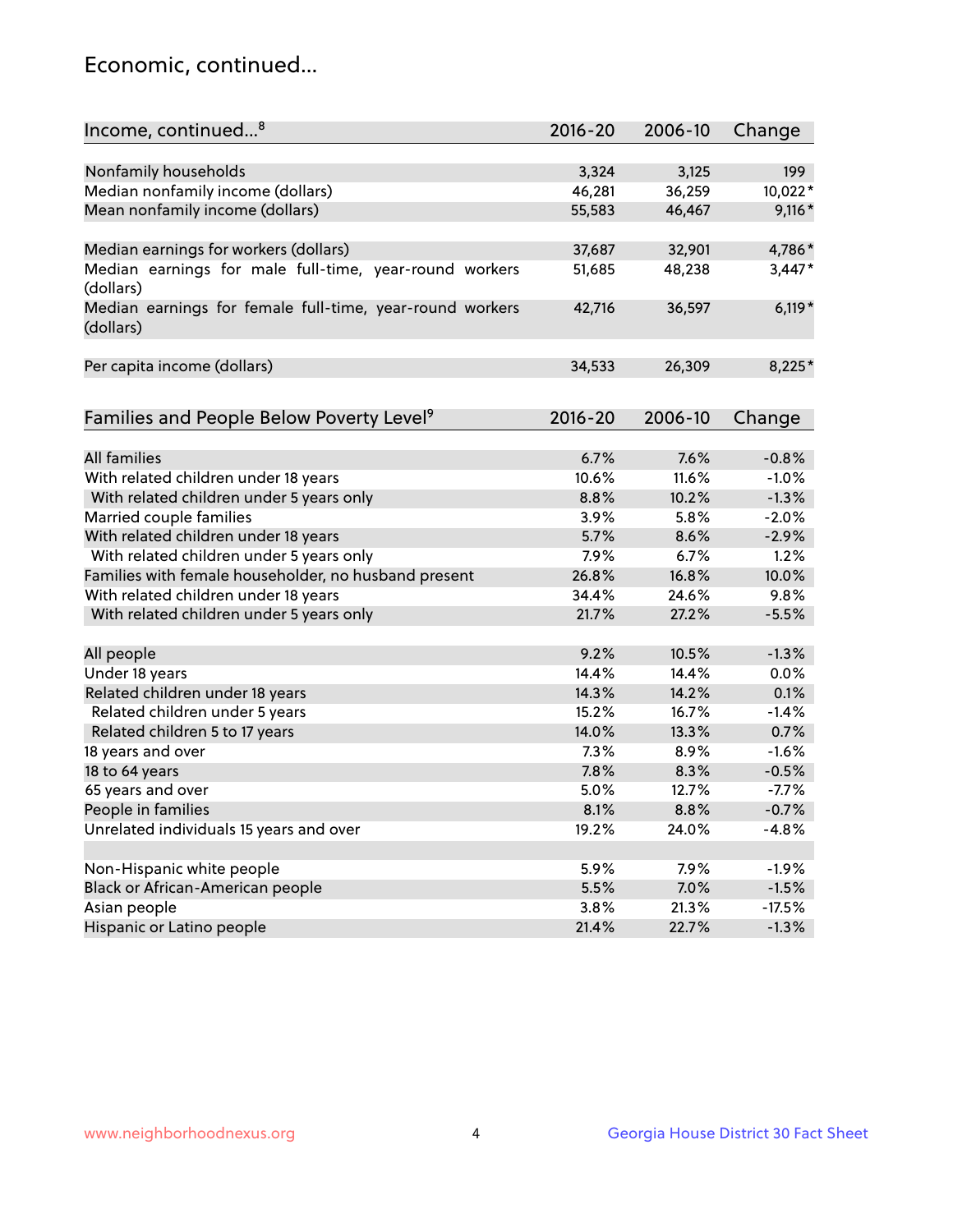## Employment

| Employment Status <sup>10</sup>                                             | $2016 - 20$ | 2006-10 | Change    |
|-----------------------------------------------------------------------------|-------------|---------|-----------|
|                                                                             |             |         |           |
| Population 16 years and over                                                | 44,704      | 35,977  | 8,727*    |
| In labor force                                                              | 65.7%       | 63.7%   | 2.0%      |
| Civilian labor force                                                        | 65.7%       | 63.6%   | 2.0%      |
| Employed                                                                    | 63.7%       | 59.8%   | 4.0%      |
| Unemployed                                                                  | 2.0%        | 3.9%    | $-1.9%$   |
| <b>Armed Forces</b>                                                         | 0.1%        | 0.1%    | $-0.0%$   |
| Not in labor force                                                          | 34.3%       | 36.3%   | $-2.0%$   |
| Civilian labor force                                                        | 29,363      | 22,895  | $6,468*$  |
| <b>Unemployment Rate</b>                                                    | 3.0%        | 6.1%    | $-3.1%$   |
|                                                                             |             |         |           |
| Females 16 years and over                                                   | 22,241      | 17,157  | 5,085*    |
| In labor force                                                              | 58.6%       | 61.0%   | $-2.3%$   |
| Civilian labor force                                                        | 58.6%       | 60.8%   | $-2.2%$   |
| Employed                                                                    | 57.0%       | 56.9%   | 0.1%      |
|                                                                             |             |         |           |
| Own children of the householder under 6 years                               | 4,711       | 4,354   | 358       |
| All parents in family in labor force                                        | 65.5%       | 56.6%   | 8.9%      |
| Own children of the householder 6 to 17 years                               | 10,231      | 8,250   | 1,981*    |
| All parents in family in labor force                                        | 71.8%       | 69.9%   | 1.8%      |
|                                                                             |             |         |           |
| Industry <sup>11</sup>                                                      | $2016 - 20$ | 2006-10 | Change    |
|                                                                             |             |         |           |
| Civilian employed population 16 years and over                              | 28,479      | 21,497  | $6,982*$  |
| Agriculture, forestry, fishing and hunting, and mining                      | 0.4%        | 0.8%    | $-0.4%$   |
| Construction                                                                | 8.2%        | 9.1%    | $-0.9%$   |
| Manufacturing                                                               | 16.2%       | 16.1%   | 0.0%      |
| Wholesale trade                                                             | 5.1%        | 6.0%    | $-0.9%$   |
| Retail trade                                                                | 11.4%       | 13.2%   | $-1.7%$   |
| Transportation and warehousing, and utilities                               | 5.6%        | 4.3%    | 1.3%      |
| Information                                                                 | 1.4%        | 1.9%    | $-0.5%$   |
| Finance and insurance, and real estate and rental and leasing               | 6.4%        | 6.5%    | $-0.1%$   |
| Professional, scientific, and management, and administrative                | 9.6%        | 10.1%   | $-0.5%$   |
| and waste management services                                               |             |         |           |
| Educational services, and health care and social assistance                 | 19.2%       | 19.2%   | $-0.1%$   |
| Arts, entertainment, and recreation, and accommodation and<br>food services | 8.1%        | 6.0%    | $2.2\%$ * |
| Other services, except public administration                                | 5.9%        | 4.0%    | $1.9\%$ * |
| Public administration                                                       | 2.5%        | 2.8%    | $-0.3%$   |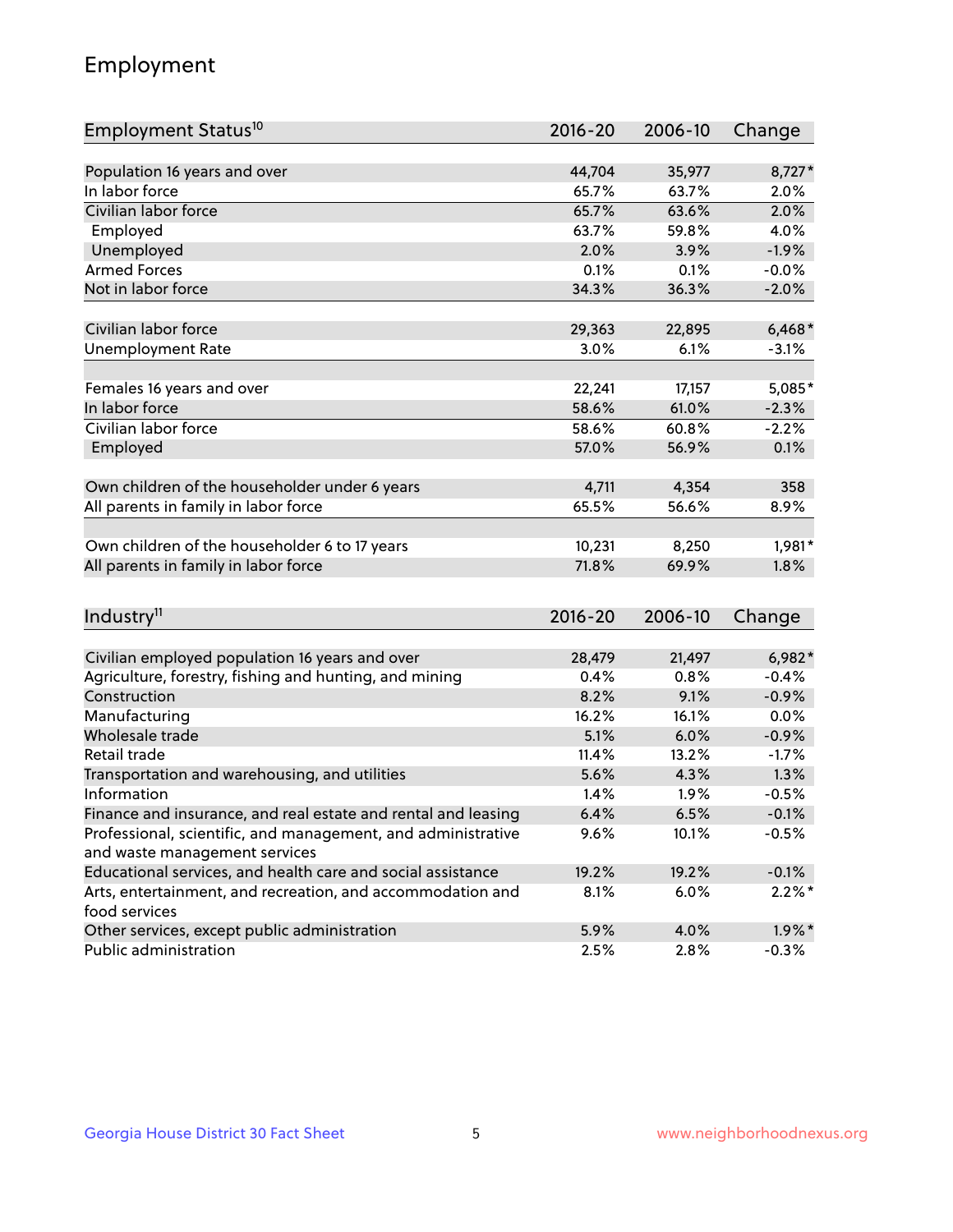## Employment, continued...

| Occupation <sup>12</sup>                                     | $2016 - 20$ | 2006-10 | Change     |
|--------------------------------------------------------------|-------------|---------|------------|
| Civilian employed population 16 years and over               | 28,479      | 21,497  | 6,982*     |
| Management, business, science, and arts occupations          | 36.5%       | 33.5%   | $3.0\%$ *  |
| Service occupations                                          | 13.6%       | 12.0%   | 1.6%       |
| Sales and office occupations                                 | 23.9%       | 28.4%   | $-4.4\%$ * |
| and<br>Natural<br>resources,<br>construction,<br>maintenance | 9.7%        | 11.6%   | $-1.9%$    |
| occupations                                                  |             |         |            |
| Production, transportation, and material moving occupations  | 16.3%       | 14.6%   | 1.7%       |
| Class of Worker <sup>13</sup>                                | $2016 - 20$ | 2006-10 | Change     |
|                                                              |             |         |            |
| Civilian employed population 16 years and over               | 28,479      | 21,497  | $6,982*$   |
| Private wage and salary workers                              | 81.2%       | 83.8%   | $-2.6%$    |
| Government workers                                           | 13.1%       | 11.6%   | 1.5%       |
| Self-employed in own not incorporated business workers       | 5.5%        | 4.4%    | 1.1%       |
| Unpaid family workers                                        | 0.2%        | 0.3%    | $-0.0%$    |
| Job Flows <sup>14</sup>                                      | 2019        | 2010    | Change     |
|                                                              |             |         |            |
| Total Jobs in district                                       | 13,211      | 6,552   | 6,659      |
| Held by residents of district                                | 15.1%       | 14.1%   | 1.0%       |
| Held by non-residents of district                            | 84.9%       | 85.9%   | $-1.0%$    |
| Jobs by Industry Sector <sup>15</sup>                        | 2019        | 2010    | Change     |
|                                                              |             |         |            |
| Total Jobs in district                                       | 13,211      | 6,552   | 6,659      |
| Goods Producing sectors                                      | 22.8%       | 23.5%   | $-0.7%$    |
| Trade, Transportation, and Utilities sectors                 | 23.9%       | 25.2%   | $-1.4%$    |
| All Other Services sectors                                   | 53.3%       | 51.3%   | 2.1%       |
|                                                              |             |         |            |
| Total Jobs in district held by district residents            | 1,997       | 924     | 1,073      |
| <b>Goods Producing sectors</b>                               | 17.7%       | 16.8%   | 1.0%       |
| Trade, Transportation, and Utilities sectors                 | 17.7%       | 20.8%   | $-3.1%$    |
| All Other Services sectors                                   | 64.6%       | 62.4%   | 2.2%       |
| Jobs by Earnings <sup>16</sup>                               | 2019        | 2010    | Change     |
|                                                              |             |         |            |
| Total Jobs in district                                       | 13,211      | 6,552   | 6,659      |
| Jobs with earnings \$1250/month or less                      | 26.0%       | 33.8%   | $-7.8%$    |
| Jobs with earnings \$1251/month to \$3333/month              | 38.7%       | 39.5%   | $-0.7%$    |
| Jobs with earnings greater than \$3333/month                 | 35.3%       | 26.8%   | 8.5%       |
|                                                              |             |         |            |
| Total Jobs in district held by district residents            | 1,997       | 924     | 1,073      |
| Jobs with earnings \$1250/month or less                      | 28.4%       | 36.1%   | $-7.8%$    |
| Jobs with earnings \$1251/month to \$3333/month              | 38.4%       | 35.0%   | 3.4%       |
| Jobs with earnings greater than \$3333/month                 | 33.2%       | 28.9%   | 4.4%       |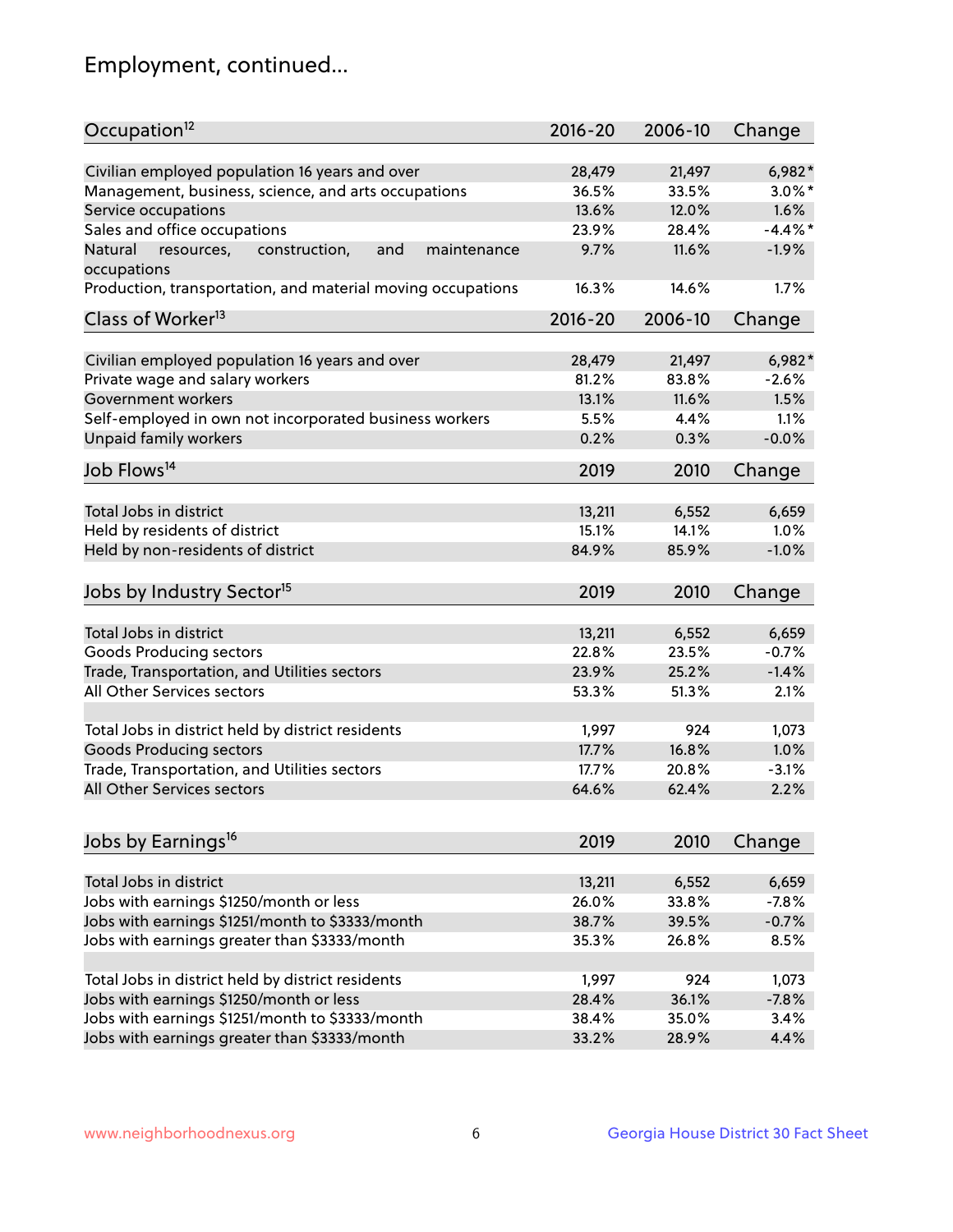## Employment, continued...

| Jobs by Age of Worker <sup>17</sup>               | 2019   | 2010  | Change  |
|---------------------------------------------------|--------|-------|---------|
|                                                   |        |       |         |
| Total Jobs in district                            | 13,211 | 6,552 | 6,659   |
| Jobs with workers age 29 or younger               | 28.7%  | 24.5% | 4.2%    |
| Jobs with workers age 30 to 54                    | 52.5%  | 59.4% | $-6.9%$ |
| Jobs with workers age 55 or older                 | 18.8%  | 16.1% | 2.7%    |
|                                                   |        |       |         |
| Total Jobs in district held by district residents | 1.997  | 924   | 1,073   |
| Jobs with workers age 29 or younger               | 26.7%  | 21.4% | 5.3%    |
| Jobs with workers age 30 to 54                    | 52.1%  | 60.6% | $-8.5%$ |
| Jobs with workers age 55 or older                 | 21.2%  | 18.0% | 3.3%    |
|                                                   |        |       |         |

#### Education

| School Enrollment <sup>18</sup>                | $2016 - 20$ | 2006-10 | Change     |
|------------------------------------------------|-------------|---------|------------|
|                                                |             |         |            |
| Population 3 years and over enrolled in school | 15,617      | 12,472  | $3,145*$   |
| Nursery school, preschool                      | 5.8%        | 6.2%    | $-0.5%$    |
| Kindergarten                                   | 4.9%        | 7.4%    | $-2.5%$ *  |
| Elementary school (grades 1-8)                 | 43.5%       | 44.8%   | $-1.3%$    |
| High school (grades 9-12)                      | 25.9%       | 23.5%   | 2.4%       |
| College or graduate school                     | 20.0%       | 18.1%   | 1.8%       |
| Educational Attainment <sup>19</sup>           | $2016 - 20$ | 2006-10 | Change     |
|                                                |             |         |            |
| Population 25 years and over                   | 37,585      | 30,696  | $6,889*$   |
| Less than 9th grade                            | 5.5%        | 7.2%    | $-1.7\%$   |
| 9th to 12th grade, no diploma                  | 7.3%        | 11.1%   | $-3.8\%$ * |
| High school graduate (includes equivalency)    | 27.1%       | 28.2%   | $-1.1\%$   |
| Some college, no degree                        | 20.8%       | 21.5%   | $-0.7%$    |
| Associate's degree                             | 7.9%        | 7.0%    | 0.9%       |
| Bachelor's degree                              | 19.3%       | 16.4%   | $2.9\%$ *  |
| Graduate or professional degree                | 12.0%       | 8.6%    | $3.5%$ *   |
|                                                |             |         |            |
| Percent high school graduate or higher         | 87.2%       | 81.7%   | $5.5%$ *   |
| Percent bachelor's degree or higher            | 31.4%       | 25.0%   | $6.4\%$ *  |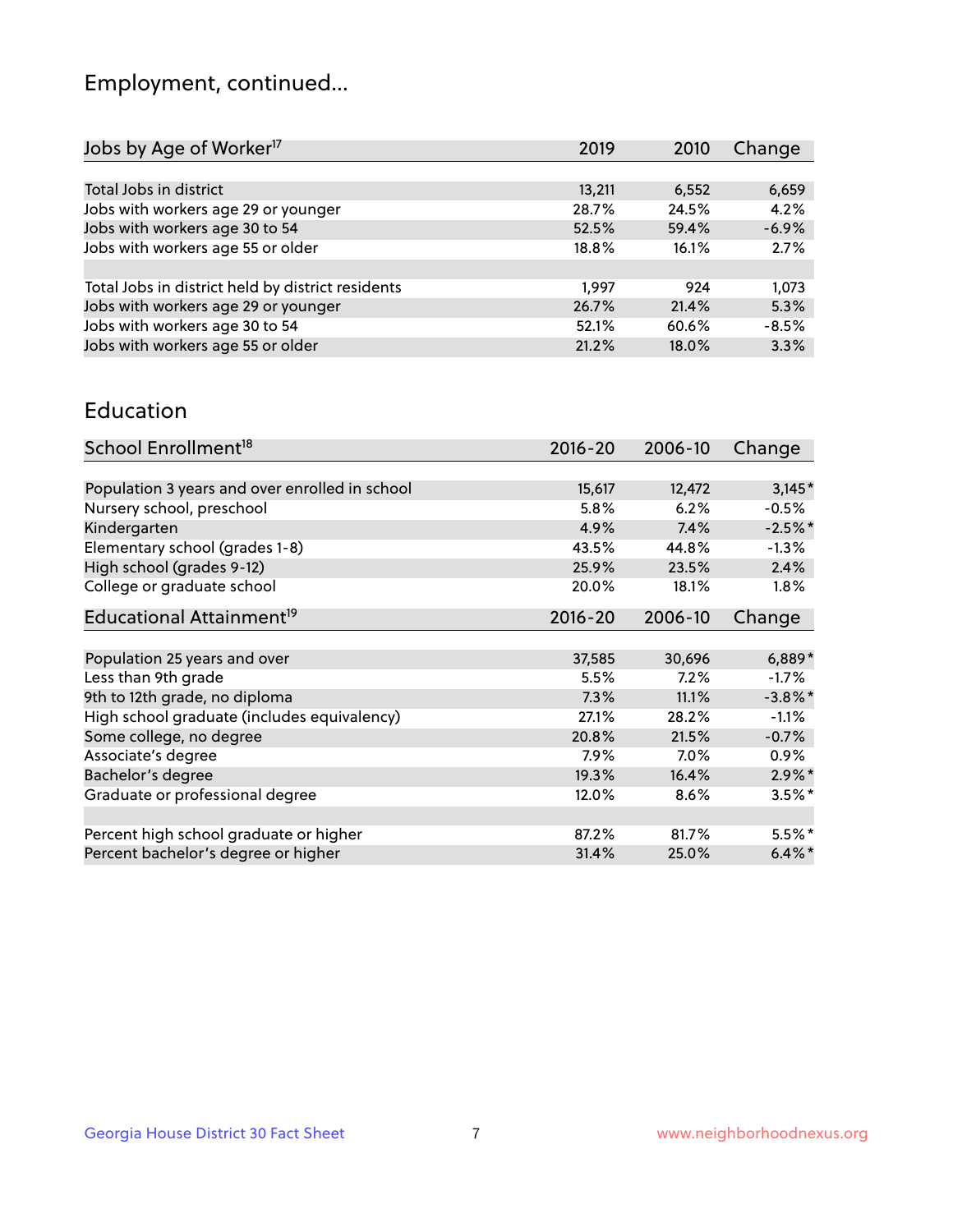## Housing

| Households by Type <sup>20</sup>                     | 2016-20     | 2006-10 | Change    |
|------------------------------------------------------|-------------|---------|-----------|
|                                                      |             |         |           |
| <b>Total households</b>                              | 18,065      | 15,435  | $2,630*$  |
| Family households (families)                         | 81.6%       | 79.8%   | $1.8\%$   |
| With own children under 18 years                     | 37.5%       | 39.9%   | $-2.4%$   |
| Married-couple family                                | 67.7%       | 64.1%   | $3.6\%$ * |
| With own children of the householder under 18 years  | 29.9%       | 31.3%   | $-1.5%$   |
| Male householder, no wife present, family            | 3.9%        | 4.7%    | $-0.8%$   |
| With own children of the householder under 18 years  | 2.1%        | 2.5%    | $-0.4%$   |
| Female householder, no husband present, family       | 10.0%       | 11.0%   | $-1.0%$   |
| With own children of the householder under 18 years  | 5.6%        | 6.1%    | $-0.6%$   |
| Nonfamily households                                 | 18.4%       | 20.2%   | $-1.8%$   |
| Householder living alone                             | 14.9%       | 15.9%   | $-1.0%$   |
| 65 years and over                                    | 6.5%        | 4.1%    | $2.5%$ *  |
|                                                      |             |         |           |
| Households with one or more people under 18 years    | 41.4%       | 43.2%   | $-1.9%$   |
| Households with one or more people 65 years and over | 28.0%       | 18.0%   | $9.9\%$ * |
|                                                      |             |         |           |
| Average household size                               | 3.18        | 2.88    | $0.31*$   |
| Average family size                                  | 3.52        | 3.22    | $0.30*$   |
|                                                      |             |         |           |
| Housing Occupancy <sup>21</sup>                      | 2016-20     | 2006-10 | Change    |
|                                                      |             |         |           |
| Total housing units                                  | 19,532      | 16,912  | $2,620*$  |
| Occupied housing units                               | 92.5%       | 91.3%   | 1.2%      |
| Vacant housing units                                 | 7.5%        | 8.7%    | $-1.2%$   |
|                                                      |             |         |           |
| Homeowner vacancy rate                               | 1.2         | 3.4     | $-2.1$    |
| Rental vacancy rate                                  | 7.0         | 7.2     | $-0.2$    |
|                                                      |             |         |           |
| Units in Structure <sup>22</sup>                     | $2016 - 20$ | 2006-10 | Change    |
|                                                      |             |         |           |
| Total housing units                                  | 19,532      | 16,912  | $2,620*$  |
| 1-unit, detached                                     | 82.5%       | 81.7%   | 0.8%      |
| 1-unit, attached                                     | 3.3%        | 2.6%    | 0.6%      |
| 2 units                                              | 0.8%        | 1.6%    | $-0.8%$   |
| 3 or 4 units                                         | 1.2%        | 1.8%    | $-0.5%$   |
| 5 to 9 units                                         | 1.2%        | 1.8%    | $-0.5%$   |
| 10 to 19 units                                       | 1.8%        | 1.4%    | 0.4%      |
| 20 or more units                                     | 1.7%        | 1.3%    | 0.4%      |
| Mobile home                                          | 7.5%        | 7.8%    | $-0.3%$   |
| Boat, RV, van, etc.                                  | 0.0%        | 0.0%    | 0.0%      |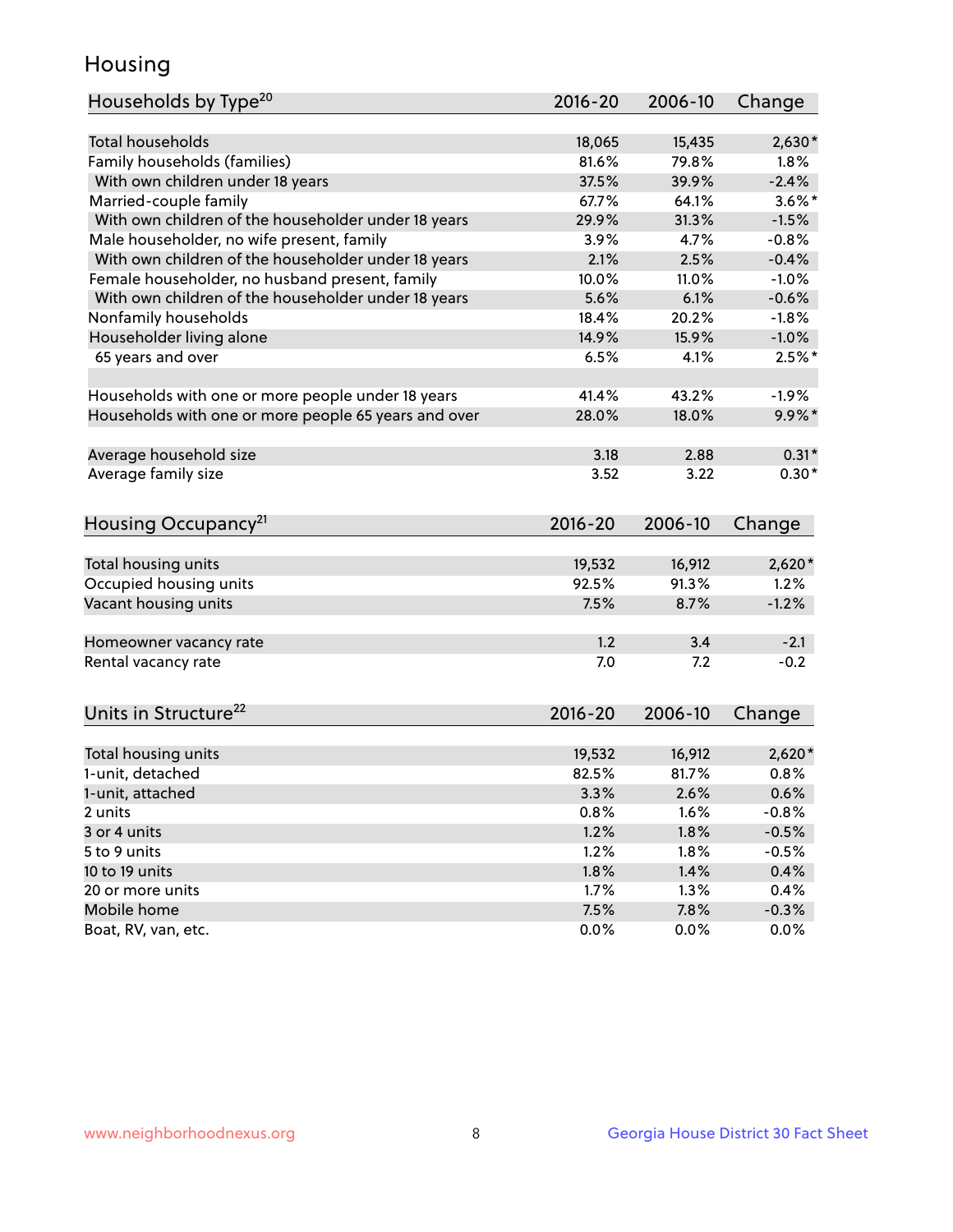## Housing, Continued...

| Year Structure Built <sup>23</sup>             | 2016-20     | 2006-10 | Change      |
|------------------------------------------------|-------------|---------|-------------|
| Total housing units                            | 19,532      | 16,912  | $2,620*$    |
| Built 2014 or later                            | 8.0%        | (X)     | (X)         |
| Built 2010 to 2013                             | 4.6%        | (X)     | (X)         |
| Built 2000 to 2009                             | 36.4%       | 38.1%   | $-1.7%$     |
| Built 1990 to 1999                             | 28.2%       | 28.4%   | $-0.2%$     |
| Built 1980 to 1989                             | 10.3%       | 13.7%   | $-3.4\%$ *  |
| Built 1970 to 1979                             | 5.2%        | 7.3%    | $-2.2%$     |
| Built 1960 to 1969                             | 3.1%        | 4.9%    | $-1.8%$     |
| Built 1950 to 1959                             | 1.9%        | 3.8%    | $-1.9%$     |
| Built 1940 to 1949                             | 1.3%        | 1.5%    | $-0.2%$     |
| Built 1939 or earlier                          | 1.1%        | 2.4%    | $-1.3%$     |
| Housing Tenure <sup>24</sup>                   | $2016 - 20$ | 2006-10 | Change      |
| Occupied housing units                         | 18,065      | 15,435  | $2,630*$    |
| Owner-occupied                                 | 81.2%       | 78.3%   | $2.9\%*$    |
| Renter-occupied                                | 18.8%       | 21.7%   | $-2.9%$     |
| Average household size of owner-occupied unit  | 3.17        | 2.88    | $0.29*$     |
| Average household size of renter-occupied unit | 3.24        | 2.85    | $0.39*$     |
| Residence 1 Year Ago <sup>25</sup>             | $2016 - 20$ | 2006-10 | Change      |
| Population 1 year and over                     | 57,248      | 46,912  | 10,336*     |
| Same house                                     | 86.1%       | 83.7%   | $2.4\%$ *   |
| Different house in the U.S.                    | 13.8%       | 16.1%   | $-2.3%$     |
| Same county                                    | 6.9%        | 7.3%    | $-0.4%$     |
| Different county                               | 7.0%        | 8.8%    | $-1.9%$     |
| Same state                                     | 4.8%        | 7.0%    | $-2.2%$ *   |
| Different state                                | 2.2%        | 1.9%    | 0.3%        |
| Abroad                                         | 0.1%        | 0.2%    | $-0.2%$     |
| Value of Housing Unit <sup>26</sup>            | $2016 - 20$ | 2006-10 | Change      |
| Owner-occupied units                           | 14,667      | 12,087  | 2,580*      |
| Less than \$50,000                             | 3.1%        | 2.9%    | 0.2%        |
| \$50,000 to \$99,999                           | 4.0%        | 4.2%    | $-0.3%$     |
| \$100,000 to \$149,999                         | 11.0%       | 18.8%   | $-7.7%$ *   |
| \$150,000 to \$199,999                         | 17.2%       | 25.6%   | $-8.3\%$ *  |
| \$200,000 to \$299,999                         | 30.6%       | 23.9%   | $6.6\%*$    |
| \$300,000 to \$499,999                         | 22.8%       | 16.6%   | $6.2\% *$   |
| \$500,000 to \$999,999                         | 9.8%        | 6.3%    | 3.5%        |
| \$1,000,000 or more                            | 1.5%        | 1.7%    | $-0.2%$     |
| Median (dollars)                               | 242,178     | 196,240 | 45,938*     |
| Mortgage Status <sup>27</sup>                  | $2016 - 20$ | 2006-10 | Change      |
| Owner-occupied units                           | 14,667      | 12,087  | 2,580*      |
| Housing units with a mortgage                  | 68.5%       | 81.3%   | $-12.8\%$ * |
| Housing units without a mortgage               | 31.5%       | 18.7%   | 12.8%*      |
|                                                |             |         |             |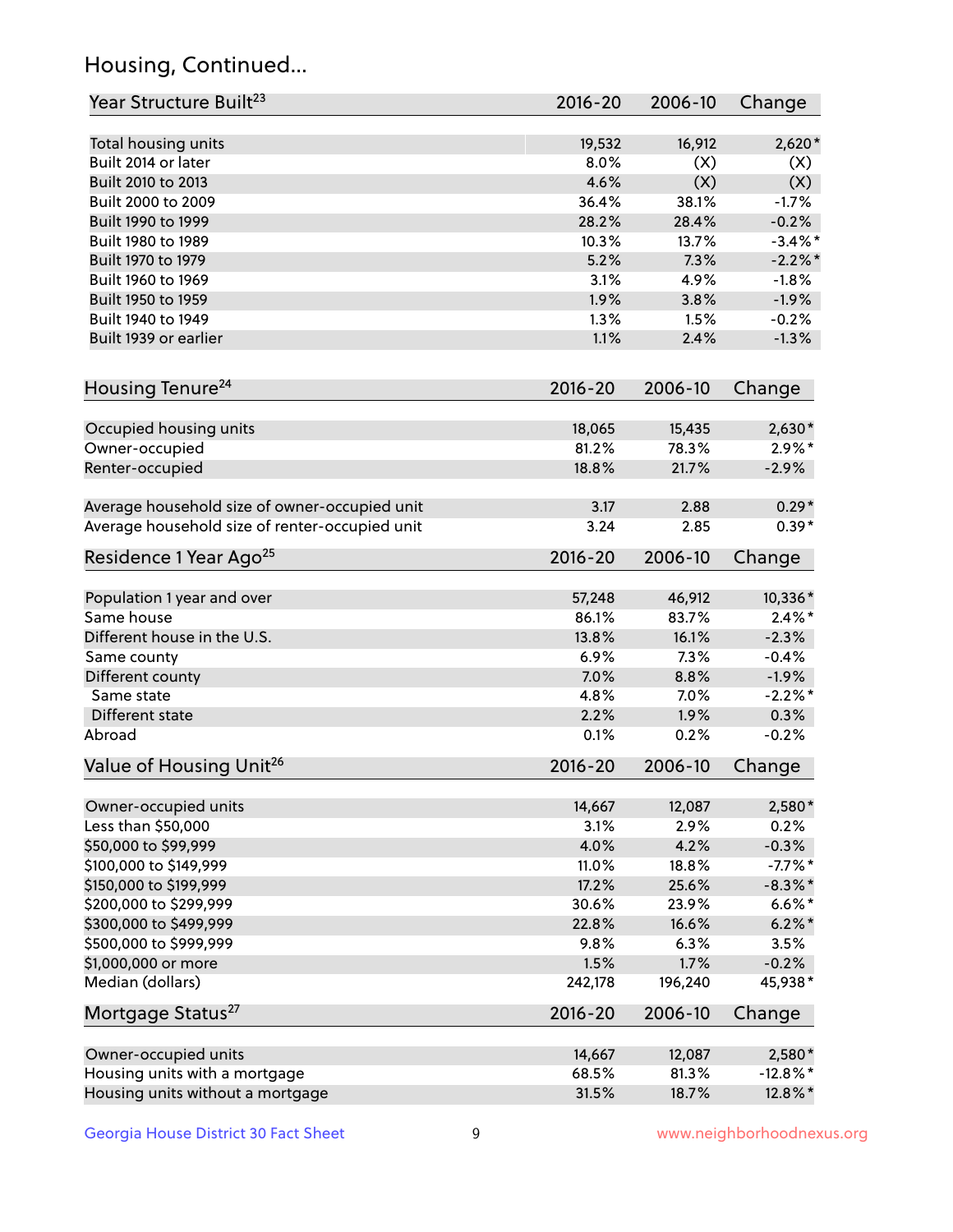## Housing, Continued...

| Selected Monthly Owner Costs <sup>28</sup>                                            | 2016-20     | 2006-10 | Change     |
|---------------------------------------------------------------------------------------|-------------|---------|------------|
| Housing units with a mortgage                                                         | 10,046      | 9,822   | 225        |
| Less than \$300                                                                       | 0.1%        | 0.2%    | $-0.1%$    |
| \$300 to \$499                                                                        | 0.4%        | 0.9%    | $-0.5%$    |
| \$500 to \$999                                                                        | 13.7%       | 14.0%   | $-0.2%$    |
| \$1,000 to \$1,499                                                                    | 31.6%       | 36.1%   | $-4.5%$    |
| \$1,500 to \$1,999                                                                    | 25.3%       | 23.4%   | 1.9%       |
| \$2,000 to \$2,999                                                                    | 18.5%       | 16.6%   | 1.9%       |
| \$3,000 or more                                                                       | 10.4%       | 8.9%    | 1.5%       |
| Median (dollars)                                                                      | 1,583       | 1,484   | 98*        |
|                                                                                       |             |         |            |
| Housing units without a mortgage                                                      | 4,621       | 2,265   | $2,356*$   |
| Less than \$150                                                                       | 0.9%        | 4.1%    | $-3.2%$    |
| \$150 to \$249                                                                        | 5.2%        | 12.6%   | $-7.4%$    |
| \$250 to \$349                                                                        | 16.4%       | 22.5%   | $-6.2%$    |
| \$350 to \$499                                                                        | 33.5%       | 29.4%   | 4.1%       |
| \$500 to \$699                                                                        | 23.5%       | 20.9%   | 2.7%       |
| \$700 or more                                                                         | 20.5%       | 10.5%   | 10.0%      |
| Median (dollars)                                                                      | 474         | 395     | $80*$      |
| Selected Monthly Owner Costs as a Percentage of<br>Household Income <sup>29</sup>     | $2016 - 20$ | 2006-10 | Change     |
| Housing units with a mortgage (excluding units where<br>SMOCAPI cannot be computed)   | 10,001      | 9,787   | 214        |
| Less than 20.0 percent                                                                | 48.0%       | 33.9%   | 14.1%*     |
| 20.0 to 24.9 percent                                                                  | 16.0%       | 18.6%   | $-2.6%$    |
| 25.0 to 29.9 percent                                                                  | 10.6%       | 11.5%   | $-0.9%$    |
| 30.0 to 34.9 percent                                                                  | 6.5%        | 10.1%   | $-3.6\%$ * |
| 35.0 percent or more                                                                  | 19.0%       | 25.9%   | $-7.0\%$ * |
| Not computed                                                                          | 45          | 35      | 11         |
| Housing unit without a mortgage (excluding units where<br>SMOCAPI cannot be computed) | 4,539       | 2,219   | 2,319*     |
| Less than 10.0 percent                                                                | 63.2%       | 50.3%   | 12.9%      |
| 10.0 to 14.9 percent                                                                  | 17.2%       | 19.2%   | $-2.0%$    |
| 15.0 to 19.9 percent                                                                  | 6.1%        | 9.4%    | $-3.3%$    |
| 20.0 to 24.9 percent                                                                  | 3.7%        | 8.3%    | $-4.5%$    |
| 25.0 to 29.9 percent                                                                  | 1.9%        | 3.1%    | $-1.2%$    |
| 30.0 to 34.9 percent                                                                  | 2.1%        | 0.0%    | 2.1%       |
| 35.0 percent or more                                                                  | 5.8%        | 9.8%    | $-3.9%$    |
| Not computed                                                                          | 82          | 46      | 37         |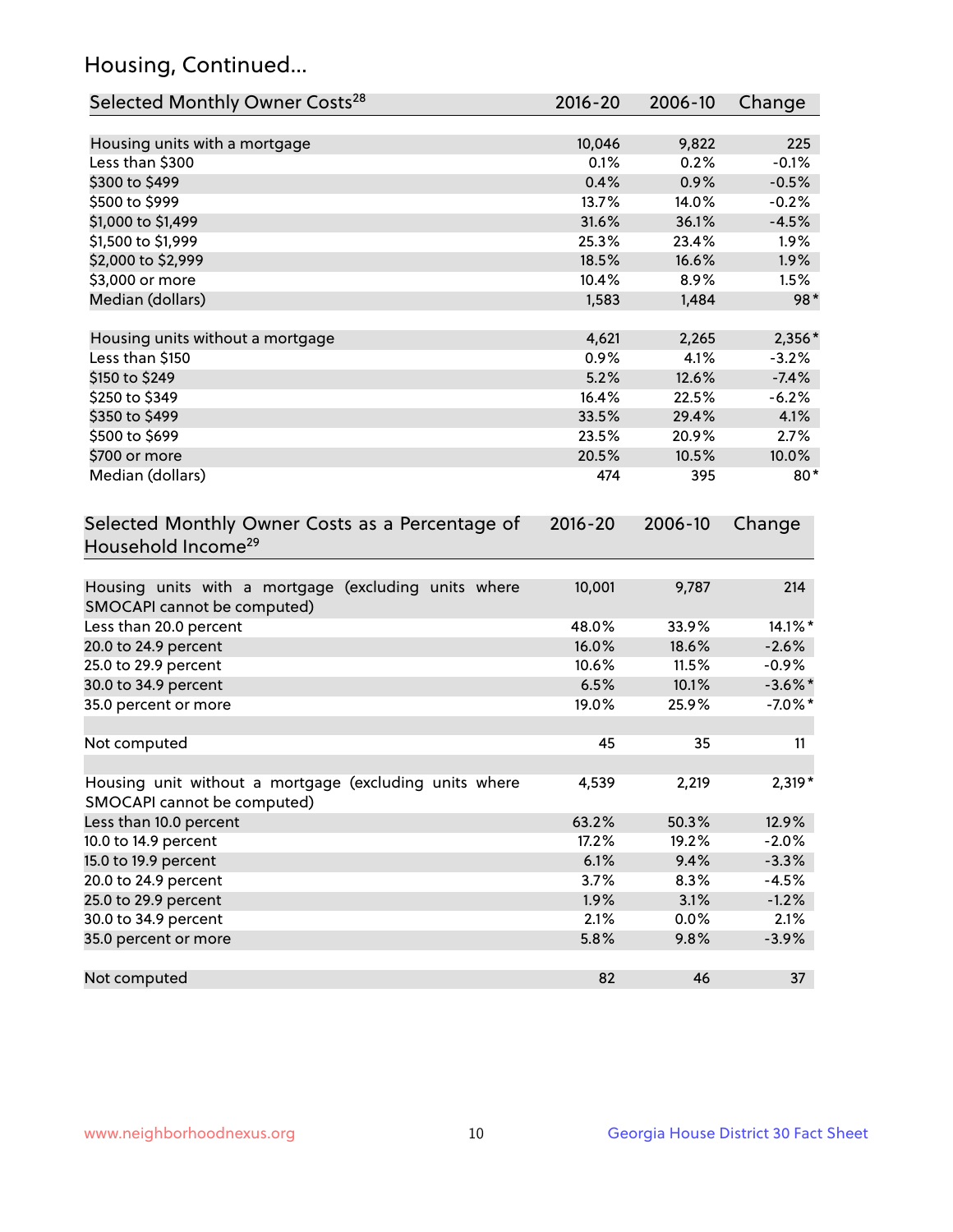## Housing, Continued...

| Gross Rent <sup>30</sup>   | 2016-20 | 2006-10 | Change   |
|----------------------------|---------|---------|----------|
|                            |         |         |          |
| Occupied units paying rent | 3,160   | 3,094   | 67       |
| Less than \$200            | 0.8%    | $1.8\%$ | $-1.1%$  |
| \$200 to \$499             | 2.2%    | 4.6%    | $-2.4%$  |
| \$500 to \$749             | 9.7%    | 21.5%   | $-11.8%$ |
| \$750 to \$999             | 21.9%   | 37.7%   | $-15.8%$ |
| \$1,000 to \$1,499         | 42.8%   | 29.2%   | 13.5%*   |
| \$1,500 to \$1,999         | 17.1%   | 3.5%    | 13.5%    |
| \$2,000 or more            | 5.6%    | 1.6%    | 4.0%     |
| Median (dollars)           | 1,188   | 1,066   | $122*$   |
|                            |         |         |          |
| No rent paid               | 237     | 255     | $-17$    |
|                            |         |         |          |

| Gross Rent as a Percentage of Household Income <sup>31</sup>                   | $2016 - 20$ | 2006-10 | Change    |
|--------------------------------------------------------------------------------|-------------|---------|-----------|
|                                                                                |             |         |           |
| Occupied units paying rent (excluding units where GRAPI<br>cannot be computed) | 3,145       | 3,057   | 89        |
| Less than 15.0 percent                                                         | 13.9%       | 14.0%   | $-0.0%$   |
| 15.0 to 19.9 percent                                                           | 15.2%       | 8.7%    | 6.6%      |
| 20.0 to 24.9 percent                                                           | 17.4%       | 13.8%   | 3.6%      |
| 25.0 to 29.9 percent                                                           | 9.6%        | 17.1%   | $-7.5%$ * |
| 30.0 to 34.9 percent                                                           | 4.9%        | 7.1%    | $-2.2%$   |
| 35.0 percent or more                                                           | 38.9%       | 39.4%   | $-0.5%$   |
|                                                                                |             |         |           |
| Not computed                                                                   | 252         | 291     | $-39$     |

## Transportation

| Commuting to Work <sup>32</sup>           | 2016-20 | 2006-10 | Change   |
|-------------------------------------------|---------|---------|----------|
|                                           |         |         |          |
| Workers 16 years and over                 | 27,960  | 21,141  | $6,819*$ |
| Car, truck, or van - drove alone          | 81.1%   | 83.0%   | $-1.9%$  |
| Car, truck, or van - carpooled            | 10.2%   | 9.8%    | 0.4%     |
| Public transportation (excluding taxicab) | 0.2%    | 0.6%    | $-0.4%$  |
| Walked                                    | 0.4%    | 0.2%    | 0.2%     |
| Other means                               | $1.0\%$ | $1.0\%$ | $0.0\%$  |
| Worked at home                            | 7.1%    | 5.4%    | 1.6%     |
|                                           |         |         |          |
| Mean travel time to work (minutes)        | 29.8    | 27.3    | 2.5      |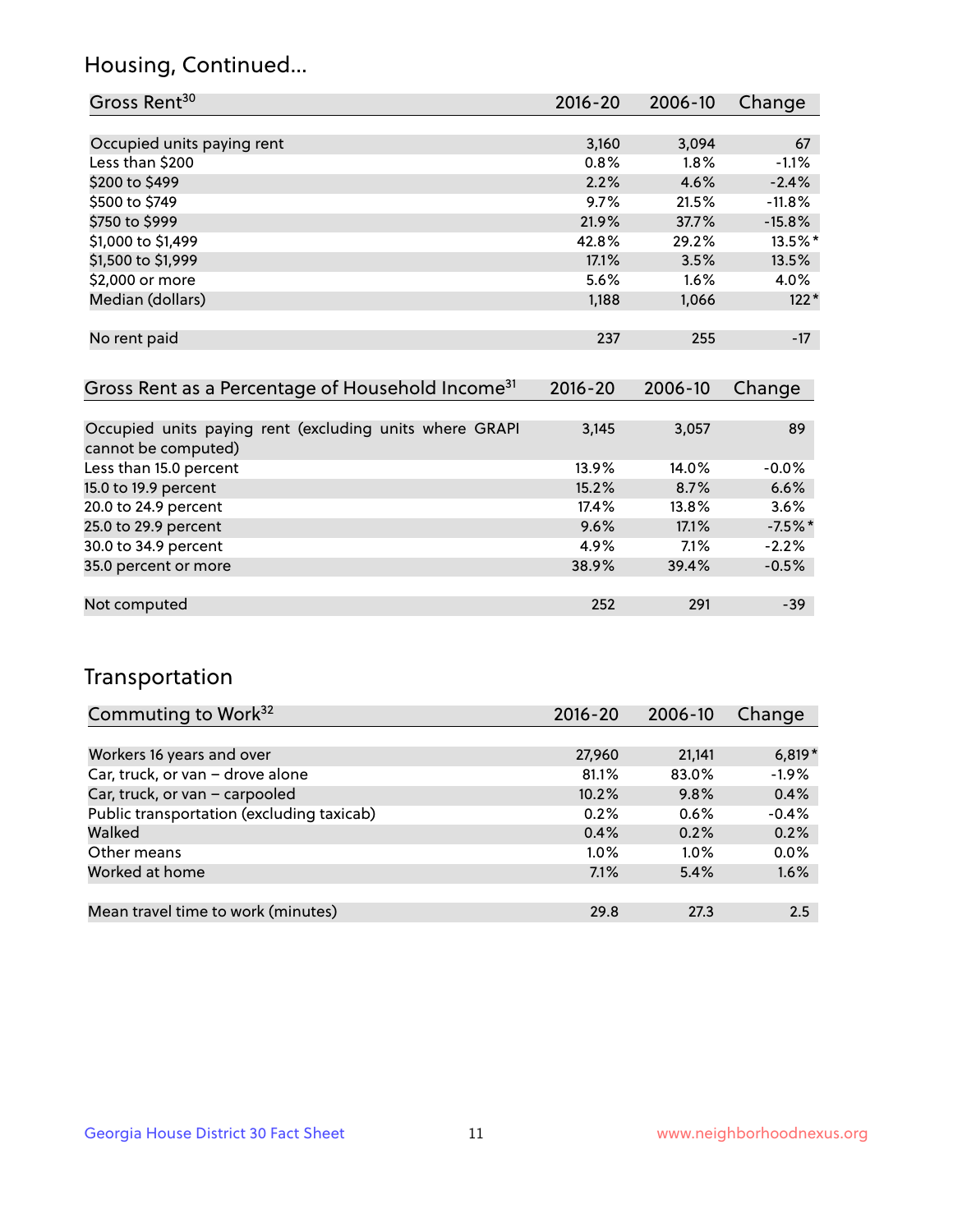## Transportation, Continued...

| Vehicles Available <sup>33</sup> | 2016-20 | 2006-10 | Change   |
|----------------------------------|---------|---------|----------|
|                                  |         |         |          |
| Occupied housing units           | 18,065  | 15,435  | $2,630*$ |
| No vehicles available            | 2.0%    | 2.7%    | $-0.8%$  |
| 1 vehicle available              | 21.7%   | 24.3%   | $-2.6%$  |
| 2 vehicles available             | 44.3%   | 42.9%   | 1.5%     |
| 3 or more vehicles available     | 32.0%   | 30.1%   | 1.9%     |

#### Health

| Health Insurance coverage <sup>34</sup>                 | 2016-20 |
|---------------------------------------------------------|---------|
|                                                         |         |
| Civilian Noninstitutionalized Population                | 57,584  |
| With health insurance coverage                          | 88.2%   |
| With private health insurance coverage                  | 74.1%   |
| With public health coverage                             | 24.6%   |
| No health insurance coverage                            | 11.8%   |
| Civilian Noninstitutionalized Population Under 19 years | 16,107  |
| No health insurance coverage                            | 5.7%    |
| Civilian Noninstitutionalized Population 19 to 64 years | 33,763  |
| In labor force:                                         | 27,132  |
| Employed:                                               | 26,327  |
| With health insurance coverage                          | 85.7%   |
| With private health insurance coverage                  | 84.1%   |
| With public coverage                                    | 3.3%    |
| No health insurance coverage                            | 14.3%   |
| Unemployed:                                             | 805     |
| With health insurance coverage                          | 56.4%   |
| With private health insurance coverage                  | 54.5%   |
| With public coverage                                    | $1.9\%$ |
| No health insurance coverage                            | 43.6%   |
| Not in labor force:                                     | 6,631   |
| With health insurance coverage                          | 73.6%   |
| With private health insurance coverage                  | 58.0%   |
| With public coverage                                    | 20.5%   |
| No health insurance coverage                            | 26.4%   |